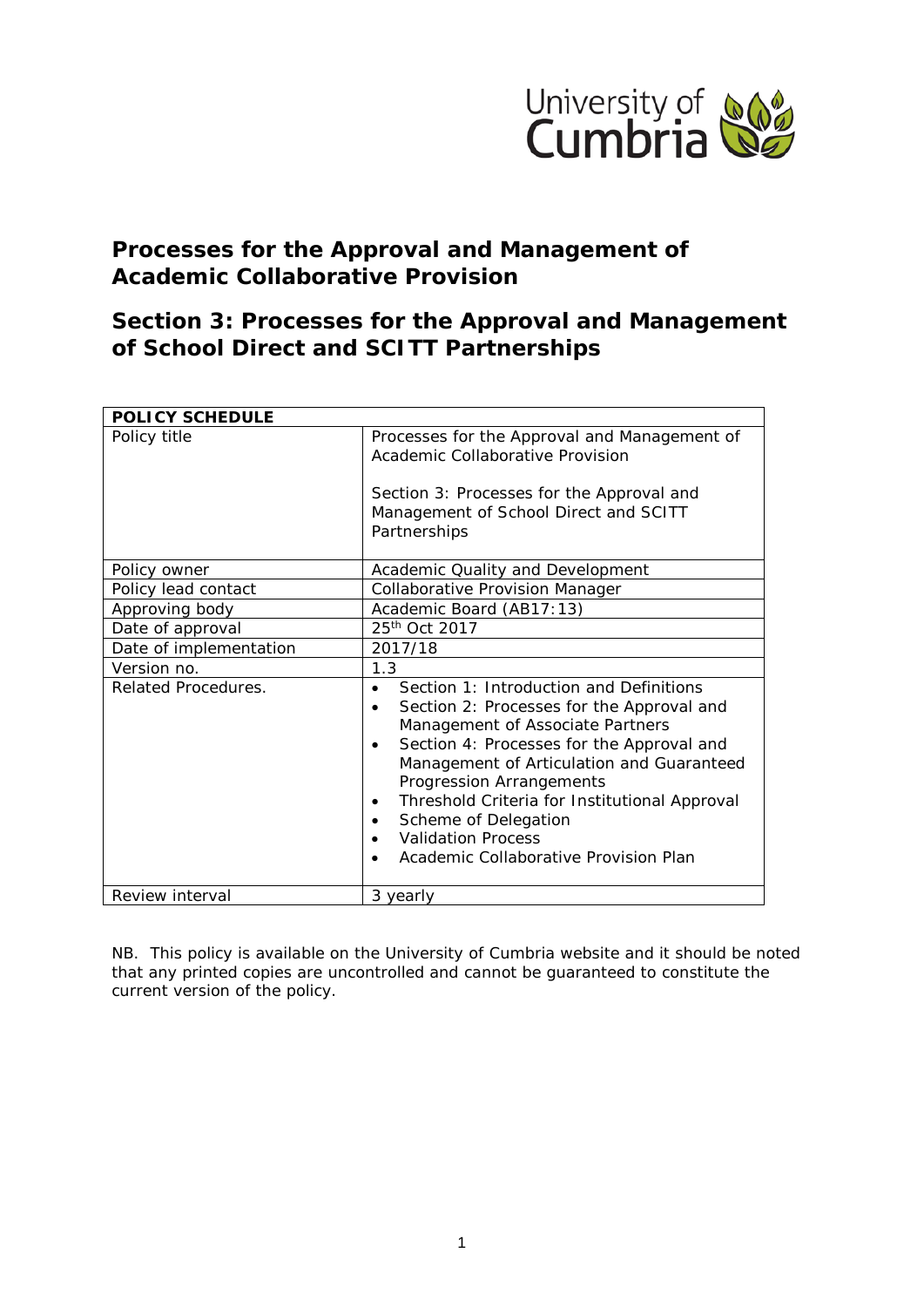# **Introduction**

- 1. Section 1 of the University's Processes for the Approval and Management of Academic Collaborative Provision provide definitions of ACP. Section 2 described the processes for the approval and management of Associate Partners, other than School Direct and SCITT. This document describes the University's processes for the consideration, approval and management of School Direct and SCITT partnerships. This documents has two sections:
	- Part A Processes for the approval of new School Direct and SCITT partnerships
	- Part B Processes for the management of School Direct and SCITT partnerships.
- 2. School Direct and SCITT partnerships are considered separately to other forms of Associate Partners because they are managed differently, reflecting the partnerships as a lower risk to the University.
- 3. These processes apply to prospective partnerships and new developments with existing Academic Collaborative Partners, with effect from 2017-18.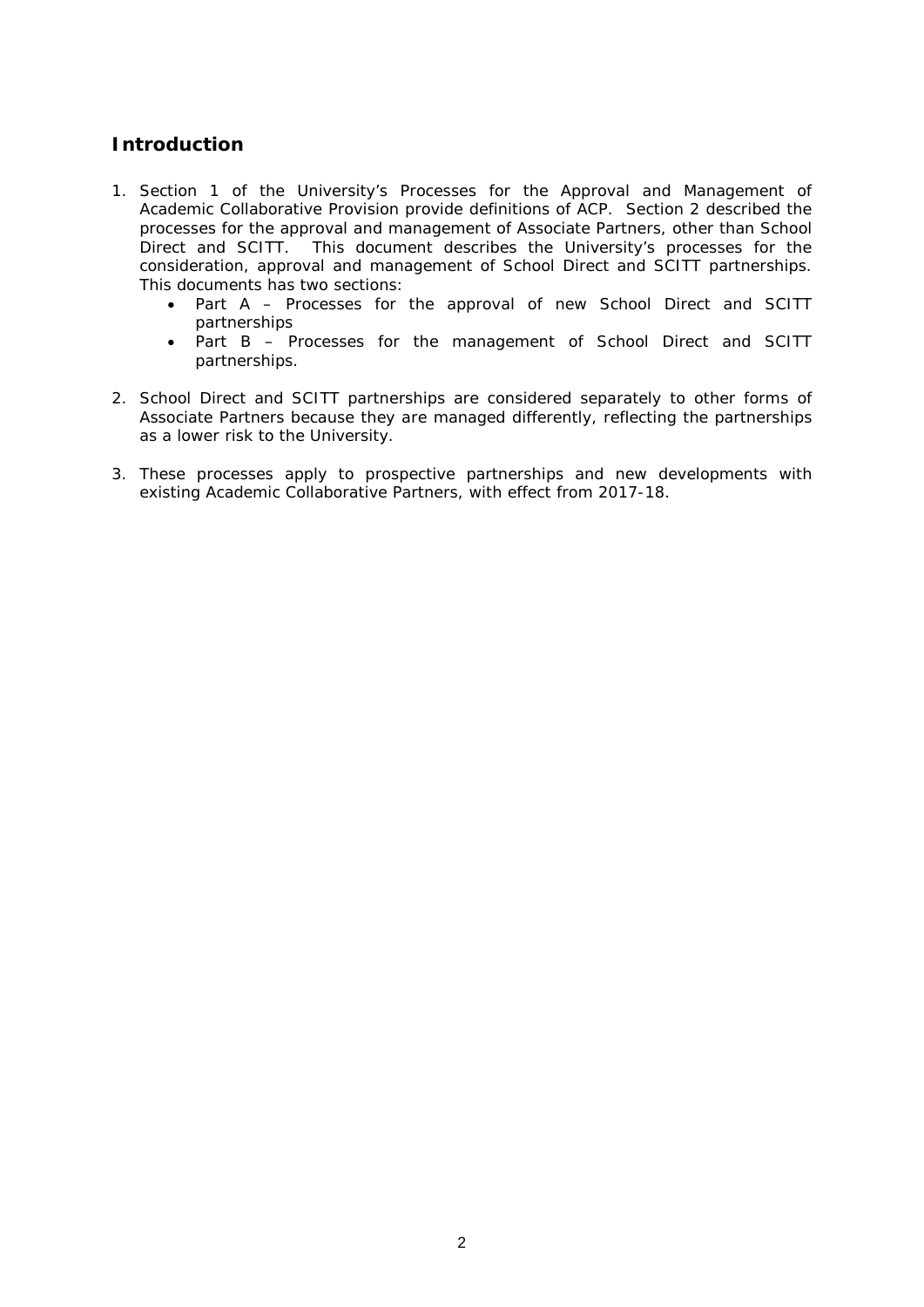# **Part A: Approval of New Associate Partners (School Direct and SCITT)**

- 4. The approval and management of School Direct and SCITT collaborative provision partnerships follows a different process to other Associate Partner arrangements. This reflects the lower risk attached to these partnerships through the ongoing involvement of University staff in the delivery of the PGCE programmes.
- 5. The annual cycle of bidding and allocation of student numbers through the National College for Teaching and Leadership (NCTL) is the formal route through which the University is alerts to schools seeking to work with it. This includes both new and prospective partnerships. This would be preceded by informal discussions with the Institute of Education.
- 6. Led by the Head of Education (External), the Institute of Education works with each organisation to identify an appropriate model of delivery (and partnership). A range of models exist but typically include:

| <b>Model</b>                                                                                                                             | <b>Process</b>                                                                                                                                                  |
|------------------------------------------------------------------------------------------------------------------------------------------|-----------------------------------------------------------------------------------------------------------------------------------------------------------------|
| Direct<br>School<br>To<br>progress<br>new<br>a<br>partnership.                                                                           | Requires an approval process (see below).                                                                                                                       |
| To progress a new SCITT partnership to<br>support delivery of the University's PGCE<br>with OTS.                                         | Requires an approval process (see below).                                                                                                                       |
| To progress an arrangement with a SCITT<br>that would facilitate recruitment onto the<br>University's distance learning non-QTS<br>PGCE. | Does not require an approval process (see<br>below).                                                                                                            |
| To amalgamate a school's NCTL numbers<br>into an existing School Direct or SCITT<br>partnership                                          | No approval process required. The formal<br>partnership remains with the approved<br>lead through whose alliance the larger<br>number of students is recruited. |
| To progress an arrangement whereby a<br>School's student numbers are subsumed<br>into the University's core PGCE delivery.               | No approval process required.                                                                                                                                   |

# **Approval of a new Associate Partner (School Direct)**

7. The following table summarises the standard division of roles and responsibilities associated with a School Direct partnership:

| <b>University</b>                                           | <b>School</b>                                                                       |
|-------------------------------------------------------------|-------------------------------------------------------------------------------------|
| Undertakes admission and registration<br>of students.       | Markets the programme and acts as<br>route through which students apply.            |
| academic<br>credit-bearing<br><b>Delivers</b><br>programme. | Involved in the selection process.<br>Delivers professional component.<br>$\bullet$ |
| professional<br><b>Ensures</b><br>OA<br>Οf<br>judgements.   |                                                                                     |
| Recommends QTS.                                             |                                                                                     |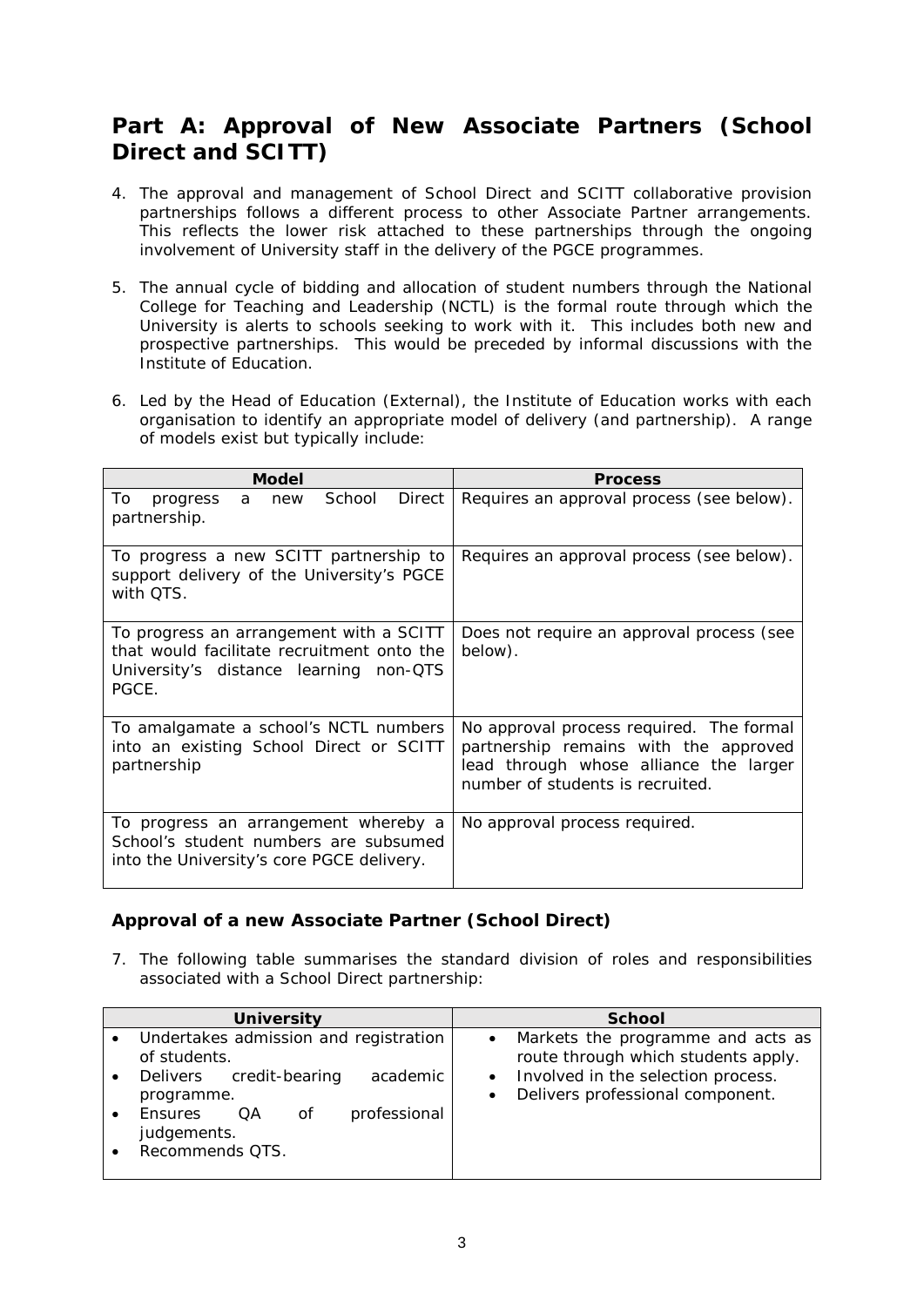## **Process for approval of new Associate Partner (School Direct)**

- 8. Once the Institute of Education has received formal notification (via NCTL allocation) and has discussed the proposal with the school, the Head of Education (External) manages and oversees due diligence investigations as detailed below. This is followed by a formal proposal, reported to and considered for approval by Collaborative Provision Sub-Committee (CPSC).
- 9. Using the School Direct Due Diligence Investigations Report template, the Head of Education (External) gathers the following information:
	- Confirmation of who the lead school (the formal partner) will be and clarity about the type of institution.
	- Confirmation of the name of the School Direct alliance.
	- A summary about how the lead school intends to manage its School Direct alliance.
	- Evidence of educational good standing (Ofsted).
	- Evidence of the lead school's financial sustainability (for example, gathered through an Ofsted report's evaluation of financial management)
	- Evidence of experience of working with an HEI on (at school and staff levels).
	- Confirmation that the University's standard School Direct financial model applies (or that a variation has been approved as appropriate).
	- Clarity about roles and responsibilities for marketing and publicity.
	- A risk assessment that outlines how the partnership would be managed in the event of the School Direct partner (the lead school) failing its Ofsted inspection.
- 10. There is no requirement for a formal site visit although it is expected that staff from the Institute of Education will have visited the school and met with relevant staff at some point during the approval process, to satisfy itself that the school's site is appropriate.
- 11.As part of ongoing discussions between the school and Institute of Education, and based on the University's standard School Direct financial model, the Head of Education (External) would discuss and agree the financial arrangements that would underpin the partnership.
- 12. The Head of Education (External) presents the proposal to a small panel (typically, the Director for Student Success or the Director of AQD and an AQD rep). The panel scrutinises the proposal against the Threshold Criteria for Institutional Approval (School Direct). The outcomes of this scrutiny presented to Collaborative Provision Sub-Committee (CPSC) with recommendation about approval.

# **Process for Programme Approval**

- 13. The approval of the University's Primary and/or Secondary PGCE programme(s) to be delivered through the Associate Partner (School Direct) is undertaken through the University's standard validation process. It would be expected there would be representation from both the Associate Partner (School Direct) and Institute of Education at the validation.
- 14. Follow successful validation, the CP Team in AQD draw up a single Partnership Agreement to be signed by both parties. The Financial Agreement (drawn up by the Partnership Manager) is appended to this.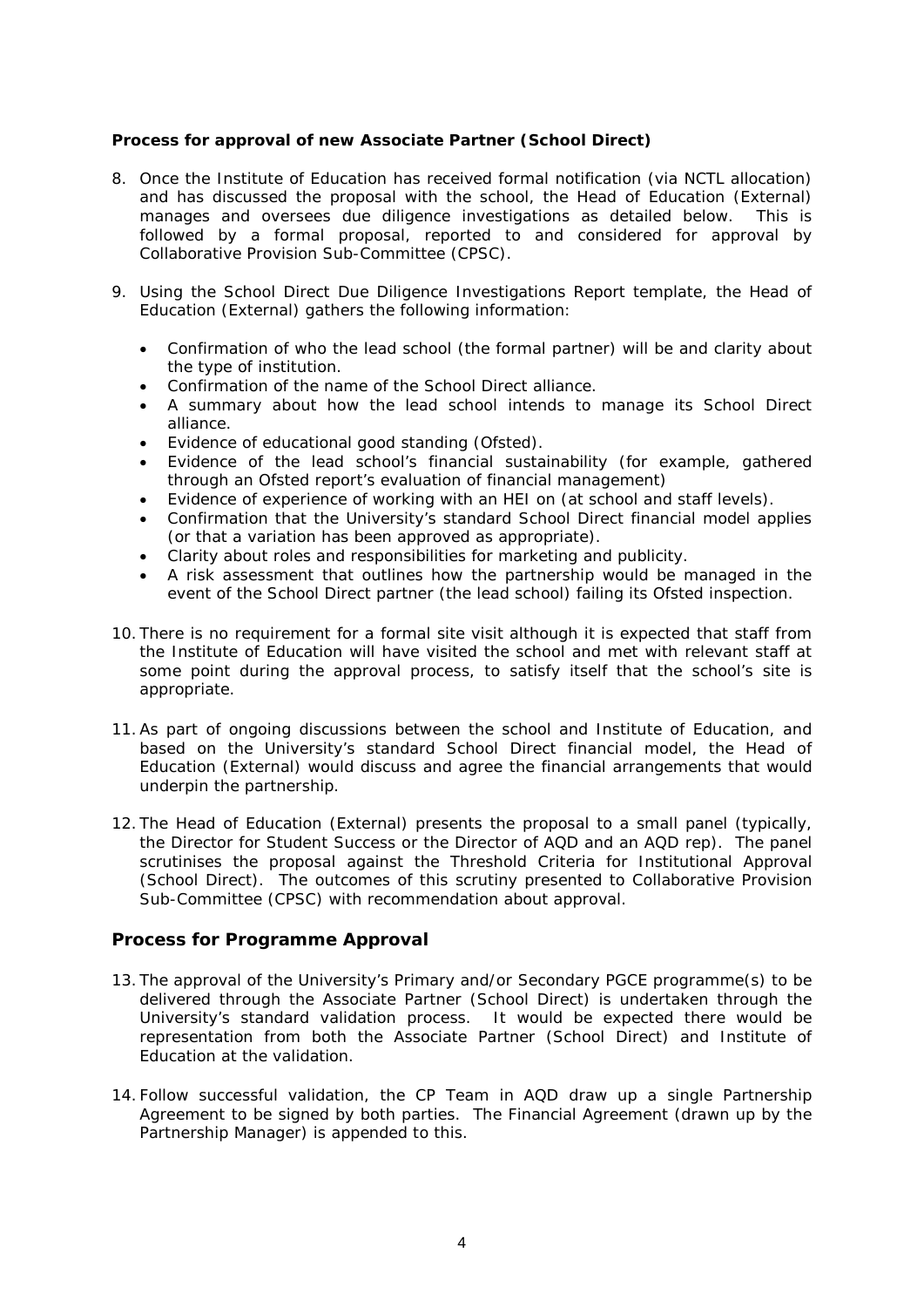15. The CP Team in AQD maintains an institutional oversight of Associate Partner (School Direct) partnerships as part overseeing all collaborative provision activity. The University Partnership Office maintains an institutional oversight of individual School Direct alliances including schools within each alliance.

# **Approval of change in lead school for an approved School Direct partnership**

- 16. The lead school in a School Direct partnership is the formal partner with the University, the Associate Partner (School Direct).
- 17. There may be occasions where there is a request or need to change the lead school in a School Direct alliance. In these situations, the following processes are followed.
- 18. **Amalgamation of School Direct alliances**. Where two or more School Direct alliances seek to amalgamate (temporarily or permanently), this is supported so long as an approved Associate Partner (School Direct) remains the lead school (a the formal partner with the University). The School Direct alliances are expected to alert the University where such considerations are being made. Led by the Head of Education (External), the Institute of Education supports the School Direct alliances as appropriate. The Associate Partner (School Direct) is responsible for updating its marketing material accordingly. The University Partnership Office updates its records to reflect the changes within the School Direct alliance and alerts the University Webteam to reflect this on the University website.
- 19. **Change in lead school.** There may be occasion where there is a request for a change in lead school of a School Direct partnership. Since the University has a formal partnership with the lead school (as the Associate Partner (School Direct)), this would effectively constitute a new partnership and would follow the process above for the approval of a new School Direct partnership. Through following this process, the role of the prospective lead school in current alliance (and relationship with the University) would be acknowledged and help facilitate that process as appropriate. Since the programme had already been approved for delivery through that School Direct alliance, there would be no requirement for a new validation but an updated Partnership Agreement would be drawn up by the CP Team in AQD following approval to reflect the new formal partnership (noting that the period of approval would remain the same as the original agreement). The new Associate Partner (School Direct) is responsible for updating its marketing material accordingly. The University Partnership Office updates its records to reflect the changes within the School Direct alliance and that alerts the University Webteam to ensure this is reflected on the University website.

## **Approval of an existing Associate Partner (School Direct) to convert to an Associate Partner (SCITT)**

20. Where an Associate Partner (School Direct) signals its intend to convert to a SCITT, led by the Head of Education (External), the Institute of Education will support its partner and discuss how it will impact on the current partnership. The University would normally seek to transfer the partnership to the distance learning PgC Education (non-QTS) programme. In these situations, the arrangement would cease to be categorised as academic collaborative provision and would be managed as a commercial contract through the University's Enterprise & Business Development Unit (see below). The University Partnership Office would update its records accordingly and ensure the University website is updated to reflect this change.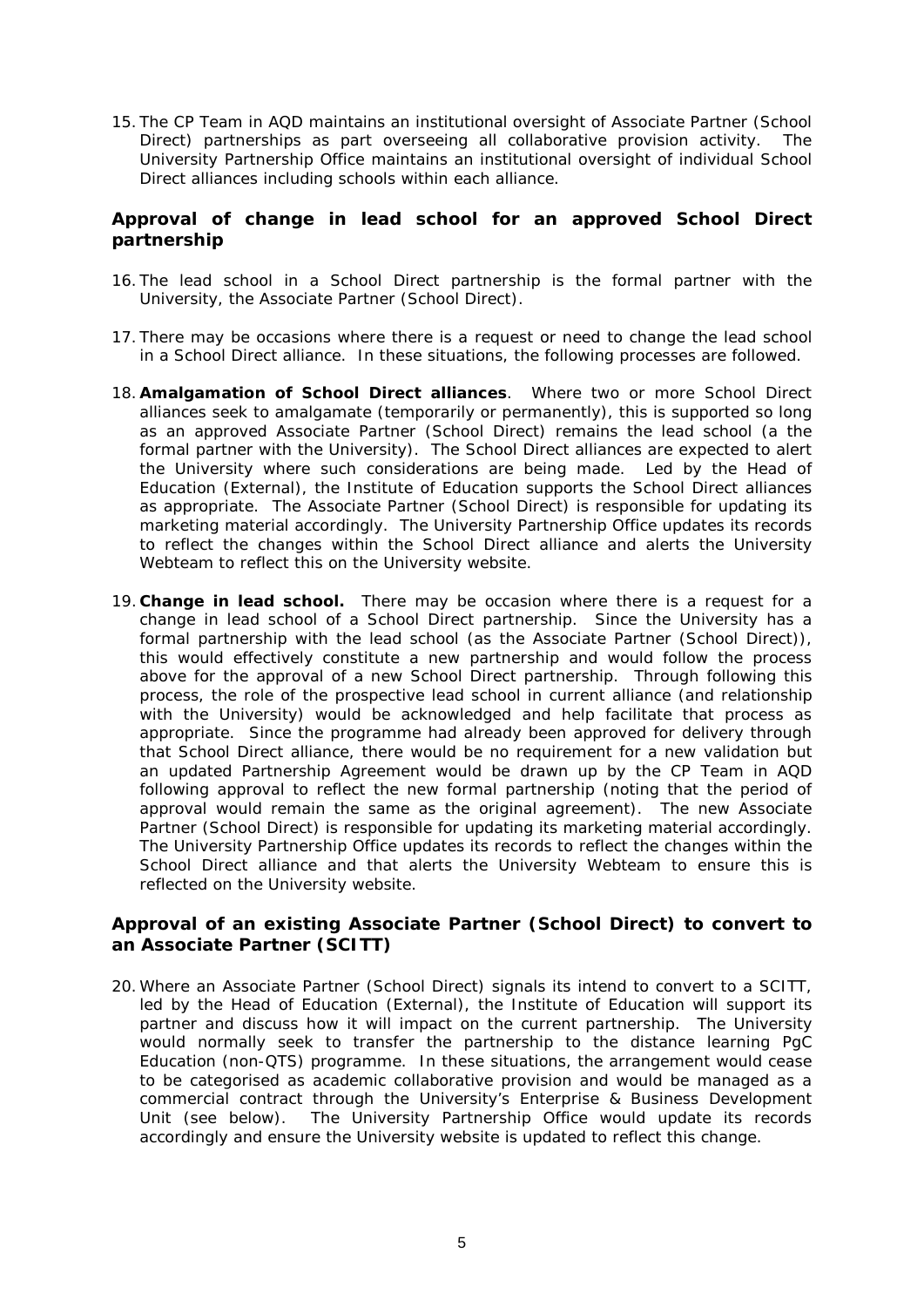21. Through discussion with the Head of Education (External), it may be agreed that the partner will continue to deliver the University's PGCE programme with QTS. The following table summarises the standard division of roles and responsibilities associated with an Associate Partner (SCITT) partnership:

| <b>University</b>                                                                 | <b>SCITT</b>                                                                                                                                                                                                                                                                                                                     |
|-----------------------------------------------------------------------------------|----------------------------------------------------------------------------------------------------------------------------------------------------------------------------------------------------------------------------------------------------------------------------------------------------------------------------------|
| Delivers credit-bearing element.<br>Undertake audits of the SCITT's<br>admissions | Markets the programme.<br>Undertakes admission of students.<br>$\bullet$<br>Submits student data to UoC to be<br>$\bullet$<br>registered onto SITS.<br>Involved in the selection process.<br>$\bullet$<br>Delivers professional component<br>$\bullet$<br>Recommends QTS and informs UoC of<br>$\bullet$<br>this recommendation. |

- 22. To approve the change in status and responsibility from Associate Partner (School Direct) to Associate Partner (SCITT), the Head of Education (External) would progress a Programme Initiation Stage 4 for approval through the Minor Modification and Awards Panel. Approval would focus on gaining assurance about the Associate Partner's ability to fulfil its increased responsibilities. The programme had already been approved for delivery through that alliance (as School Direct), there would be no requirement for a new validation but an updated Partnership Agreement would be drawn up by the CP Team in AQD.
- 23. Following approval, the University Partnership Office would update its records accordingly and ensure the University website reflected the change.

# **Approval of a new SCITT through whom the University's on-line non-QTS PGCE would operate**

24. Overseen by the Head of Education (External), the Institute of Education may seek to work with a SCITT in order to deliver its distance learning PgC Education (non-QTS) programme. This type of arrangement is not categorised as academic collaborative provision and is managed as a commercial contract through the Institute of Education working with the Enterprise & Business Development Unit.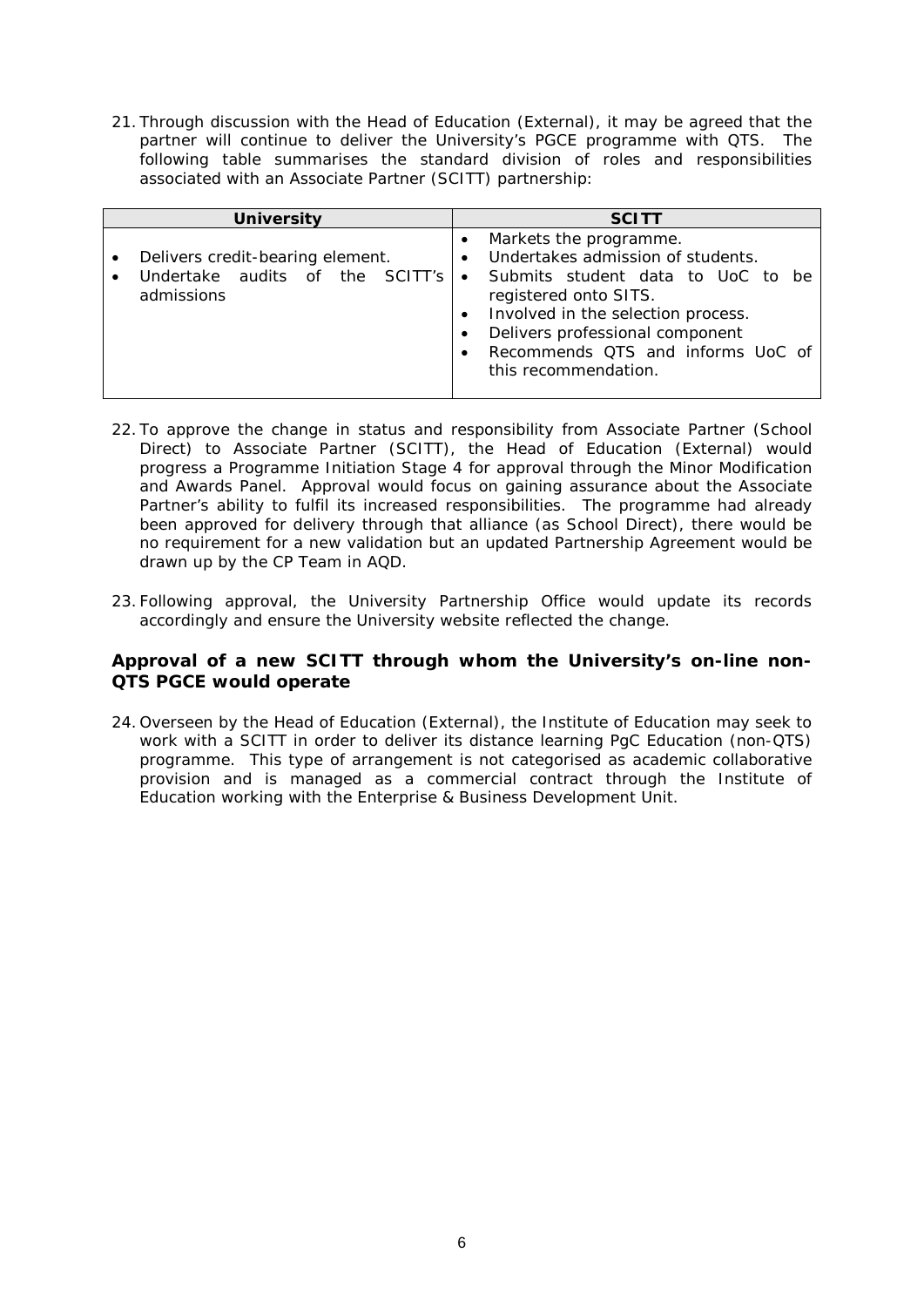# **Part B: Management of Associate Partner (School Direct and SCITT)**

- 25. Unlike other forms of academic collaborative provision (where delivery, assessment and management of academic provision may be the responsibility of the Associate Partner), staff from the University input into the delivery and management of School Direct and SCITT delivered provision. For this reason, there are different processes for managing these partnerships.
- 26. The management of School Direct and SCITT partnerships is coordinated from within the Institute of Education. The Head of Education (External) works with the Head of Department to ensure each partnership is assigned an academic to manage that relationship and support programme cohesion.

# **Marketing and Information**

27. The Collaborative Provision Manager routinely monitors the accuracy of information about the University's collaborative provision (as presented by both the University and Associate Partners).

## **Public Information**

- 28. The University publishes information on its website about its School Direct and SCITT Partnerships and the programmes offered through these arrangements.
- 29.School Direct and SCITT Partners are responsible for ensuring accurate information is published about its relationship with the University and the programmes offered through the partnership.
- 30. The University provides its School Direct and SCITT Partners with a set of minimum expectations regarding information on websites. School Direct and SCITT Partners are responsible for complying with any national requirements around publishing of information, such as the Competition and Markets Authority (CMA).

## **Approval of Publicity Information**

- 31. Where a School Direct and SCITT Partner is producing its own publicity material, it is expected that appropriate reference to the partnership with the University is made.
- 32. The Collaborative Provision Team in AQD liaises with the University's Marketing department and relevant academic Departments as appropriate to ensure publicity material aligns to the University's Branding Guidelines and provides accurate information about the programme and the nature of the partnership with the University.

## **Programme-level Documentation**

33.A set of programme-level documentation is produced and approved through the validation process (Programme Specification, school Alliance Programme Handbook and Module Descriptors). Following validation, Module Guides are produced as necessary to support each module delivery.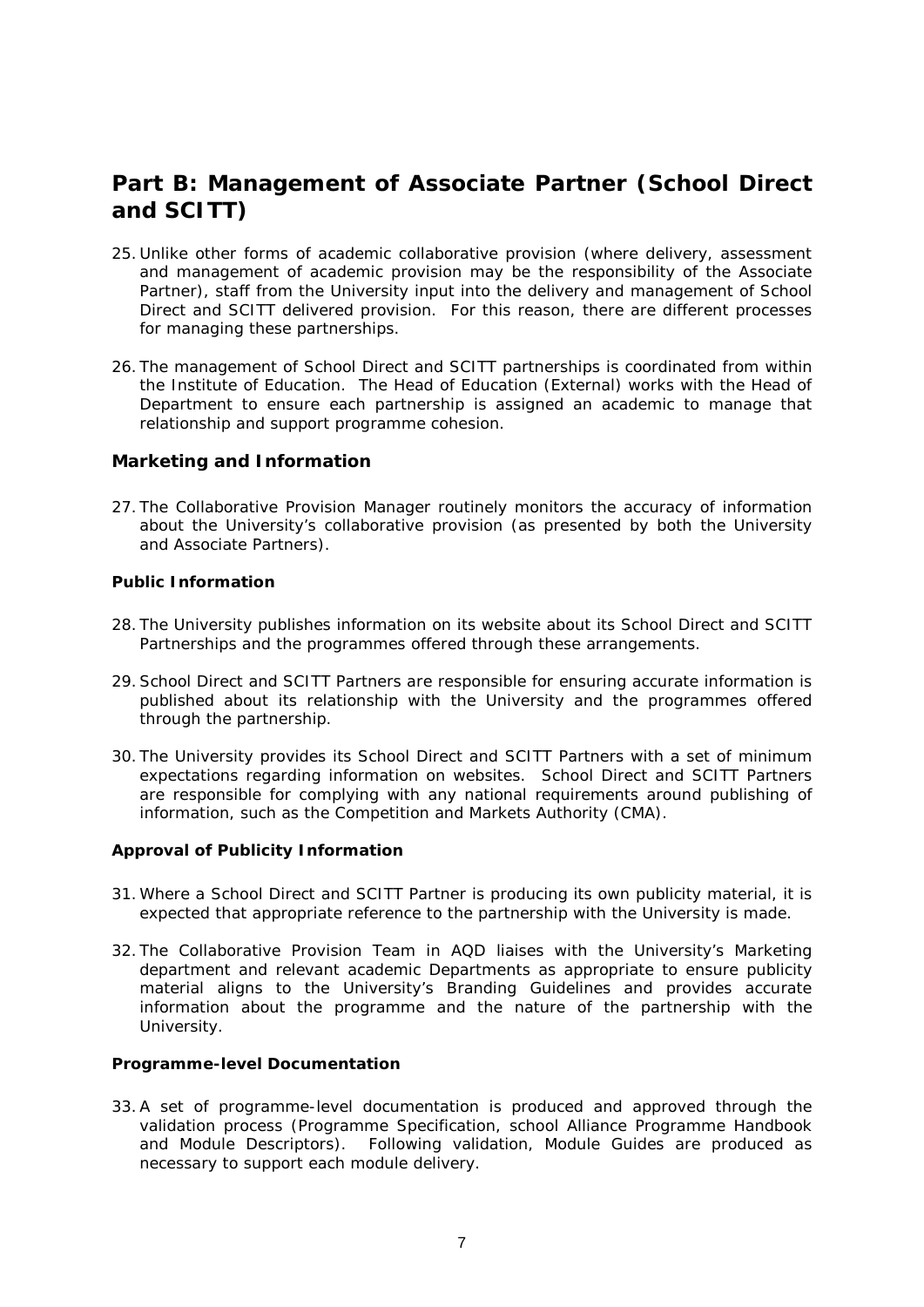## **Admissions and Registration Arrangements with Associate Partners**

34. The following provides information about the management of admissions and registration arrangements. Where variations are agreed, these should be detailed in accompanying partnership agreements. All students being admitted to a programme leading to a University award must satisfy the University's general entry requirements appropriate to that level.

#### **School Direct**

- 35.Students apply to School Direct delivered programmes through UCAS. The University Admissions review applications against the University's standard entry requirements. Those applications that meet the University's entry requirements are passed to the School Direct partners to progress.
- 36. The School Direct partner manages the interview process and collects relevant documentary paperwork to meet Ofsted requirements (in terms of admissions). Academic staff from the University may also be involved in the selection process. The University is responsible for making the formal offer to applicants. The University and School Direct partner work together to ensure any offer conditions are met.
- 37.All information passed between the School Direct partner and the University does so in accordance with the Data Protection Act and in line with Information Sharing Protocol statements that form part of partnership agreements.

#### **SCITT**

- 38. Where students apply to SCITT partnerships, the SCITT is responsible for managing the admissions and selection process. The SCITT will forward student data to the University Admissions Team within an agreed timeframe to enable a University student record to be created. An [Admissions Flowchart](https://unicumbriaac.sharepoint.com/sites/CL/CorporateLibrary/Admissions%20Flowchart%20for%20Standard%20Communications%20Between%20University%20and%20Associate%20Partners.pdf) outlines this process.
- 39. Once a SCITT student is registered on the University's student record system (SITS), an email is sent to the student. This confirms what the student has been registered on, allocates a University student reference number and provides information and a link to ICON (Information for Cumbria Online).
- 40.All information passed between the SCITT and the University does so in accordance with the Data Protection Act and in line with Information Sharing Protocol statements that form part of partnership agreements.
- 41. The University Admissions team routinely audit SCITTs' admissions processes. This is undertaken by a sample of each cohort. Should queries arise, University Admissions may audit the entire cohort admission and take action as required. The admissions audit is reported to the CP Team in AQD for monitoring as appropriate.

## **Student Returns**

42. For School Direct partnerships, the University is responsible for making student returns to HESA. For SCITT partnerships, the SCITT is responsible for making student returns to the HESA.

# **Associate Partner Staff Approval and Staff Development**

43. University staff are involved in the delivery of the academic programme. The University Programme Leader (UPL) assigned to each School Direct and SCITT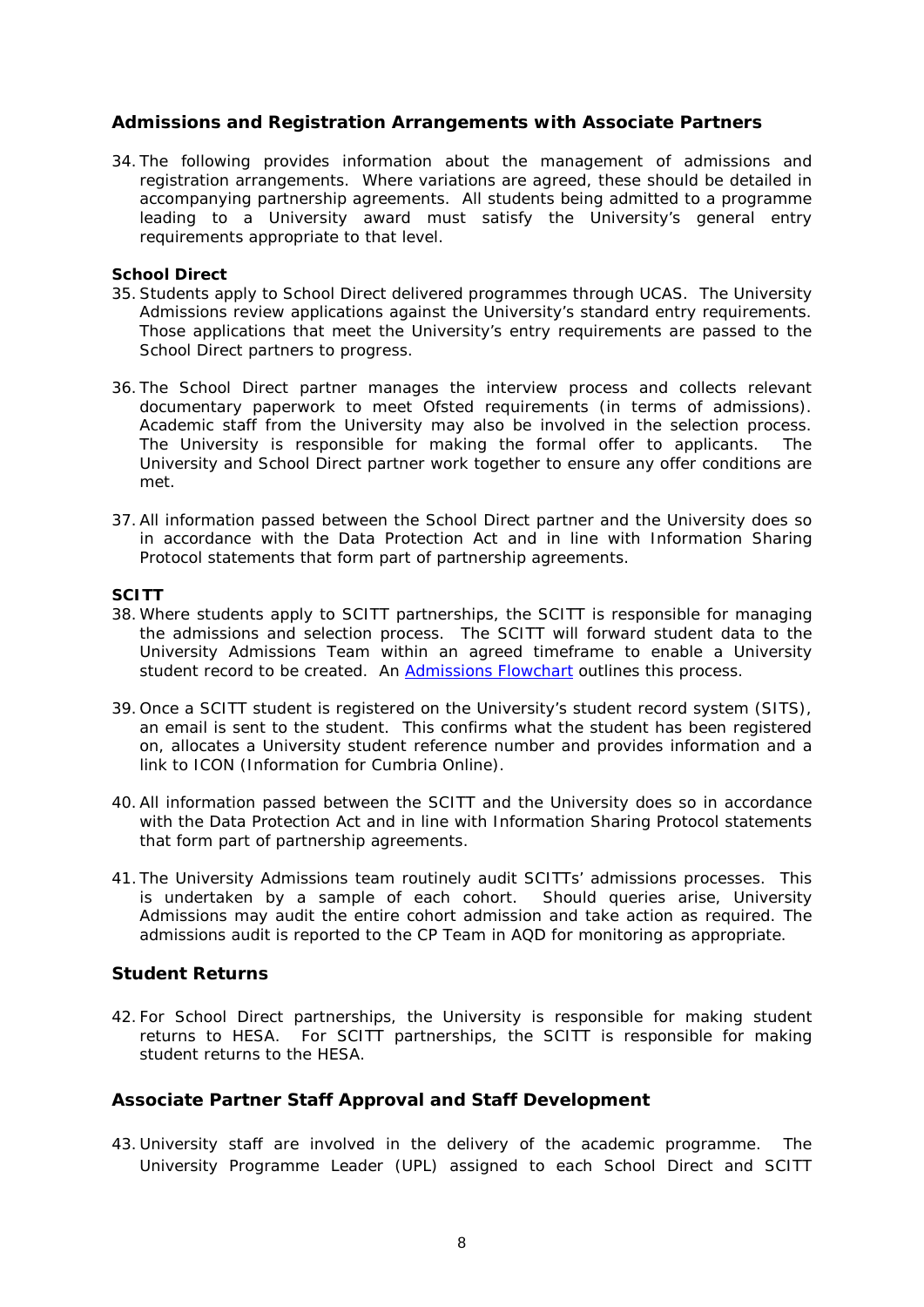partnership works in partnership to ensure that appropriate staff are delivering the professional component of the programme.

- 44. The Institute of Education runs School Direct Development Days throughout the year. These provide support and guidance to new and existing School Direct partners and their alliances in the development and ongoing delivery of programmes. School Direct partners are expected to attend these.
- 45. For School Direct partnerships, the UPL works with relevant Professional Mentors to deliver mentor training to mentors in schools. For SCITT partnerships, the SCITT manages its own mentor training.

## **Programme Delivery and Assessment**

## **Programme Delivery Planning**

#### **School Direct**

46. Programmes delivered through School Direct partnerships follow the University's core delivery schedule. The UPL works with individual schools to approve overall delivery plans and their alignment to core delivery.

#### **SCITT**

- 47. The UPL is responsible for liaison with counterparts at the Associate Partner on a regular basis to help ensure the smooth running of the partnership.
- 48. Programme delivery planning will take place between Academic Links and PPLs and other relevant members of staff. Typically this includes meetings but the nature and complexity of the partnership may result in different approaches being taken. Programme delivery planning ensures an alignment of Associate Partner programme delivery to the University's assessment calendar and other academic processes to ensure the successful operation of the programme.

## **Assessment**

- 49. The programme assessment strategy and methods of assessment are approved through the validation process and published in the Programme Specification and Module Descriptors (MDFs).
- 50. The University retains responsibility for assessment of the academic component.
- 51. The school partner is responsible for assessment of professional practice. For School Direct partners, individual UPLs undertake a QA role, looking at the moderation across an alliance.

## **External Examiner Arrangements**

52. External Examiners for programmes leading to a University award are appointed by the University as External Examiners of the University. The arrangements for External Examining shall be as set out in the University's [Academic Regulations](https://unicumbriaac.sharepoint.com/sites/CL/CorporateLibrary/Academic%20Regulations.pdf) and the [Academic Procedures and Processes.](https://unicumbriaac.sharepoint.com/sites/CL/CorporateLibrary/Academic%20Regulations.aspx) For School Direct partnerships, the University-appointed External Examiner is appointed to the academic and professional components and will operate across alliances. For SCITT partnerships, the University-appointed External Examiner is appointed the University's academic component. The SCITT may appoint its own external to its own QTS.

#### **Assessment Boards**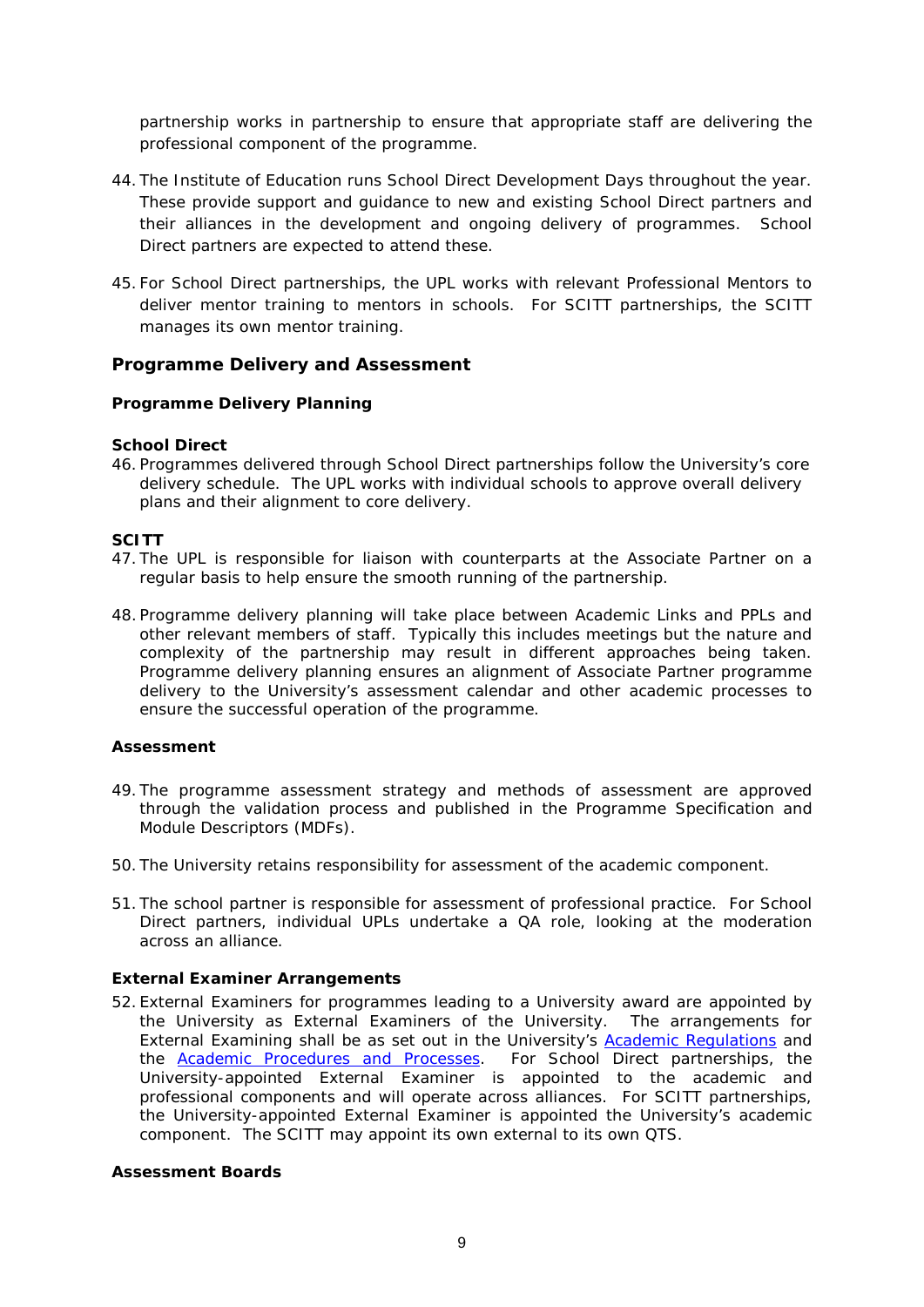- 53. University academics involved in the delivery of credit-bearing modules attend relevant Module and University Assessment Boards.
- 54. For SCITT partnerships, to enable the University to confer the appropriate academic award, the SCITT is responsible notifying the University of the students it is recommending for QTS.
- 55.Assessment Boards operate in accordance with the Academic Regulations and the Academic Procedures and Processes [\(The Conduct and Operation of Assessment](https://unicumbriaac.sharepoint.com/sites/CL/CorporateLibrary/Academic%20Regulations%20-%20Appendix%203f.pdf)  [Boards\)](https://unicumbriaac.sharepoint.com/sites/CL/CorporateLibrary/Academic%20Regulations%20-%20Appendix%203f.pdf). Any variations to this (such as for qualifications awarded by more than one degree-awarding body) will require approval from Academic Board prior to implementation and will be articulated in supporting agreements.
- 56. Following confirmation of marks at UABs, the University release individual students' confirmed module results as a Statement of Results.

#### **Academic Appeals**

- 57.School Direct and SCITT students wishing to submit an Academic Appeal will follow with the University's [Academic Appeals Procedures.](https://unicumbriaac.sharepoint.com/sites/CL/CorporateLibrary/Academic%20Regulations%20-%20Appendix%205.pdf) The Associate Partner provide students with information about this process.
- 58. The University's Assessment, Awards and Compliance Team is responsible for administration of this process.

#### **Academic Malpractice**

- 59. Where a School Direct or SCITT student is suspected of academic malpractice, the University's processes for Academic Malpractice will be followed. This is detailed in the University's [Policy and Procedures Governing Academic Malpractice.](https://unicumbriaac.sharepoint.com/sites/CL/CorporateLibrary/Academic%20Regulations%20-%20Appendix%203d.pdf)
- 60. The University's Assessment, Awards and Compliance Team is responsible for administration of this process.

#### **Student Complaints**

- 61.School Direct and SCITT students will normally follow the University Student Complaints processes.
- 62.School Direct and SCITT Partners are expected to clear information to students about the ways in which a complaint might be made..

## **Certificates and Graduation**

#### **Production of Certificates**

- 63. The University retains responsibility for awarding certificates granted in its name. The publication of results and production of certificates will be undertaken by the University in accordance with standard University procedures.
- 64. The name of the School Direct partner or SCITT is recorded on students' certificates.
- 65.Certificates and transcripts are normally sent to students' home addresses as detailed on the University records. Any variation to this must be discussed and agreed with the Assessment and Awards Team.

#### **Graduation Ceremony**

66.Students are entitled to attend the University's Graduation Ceremony.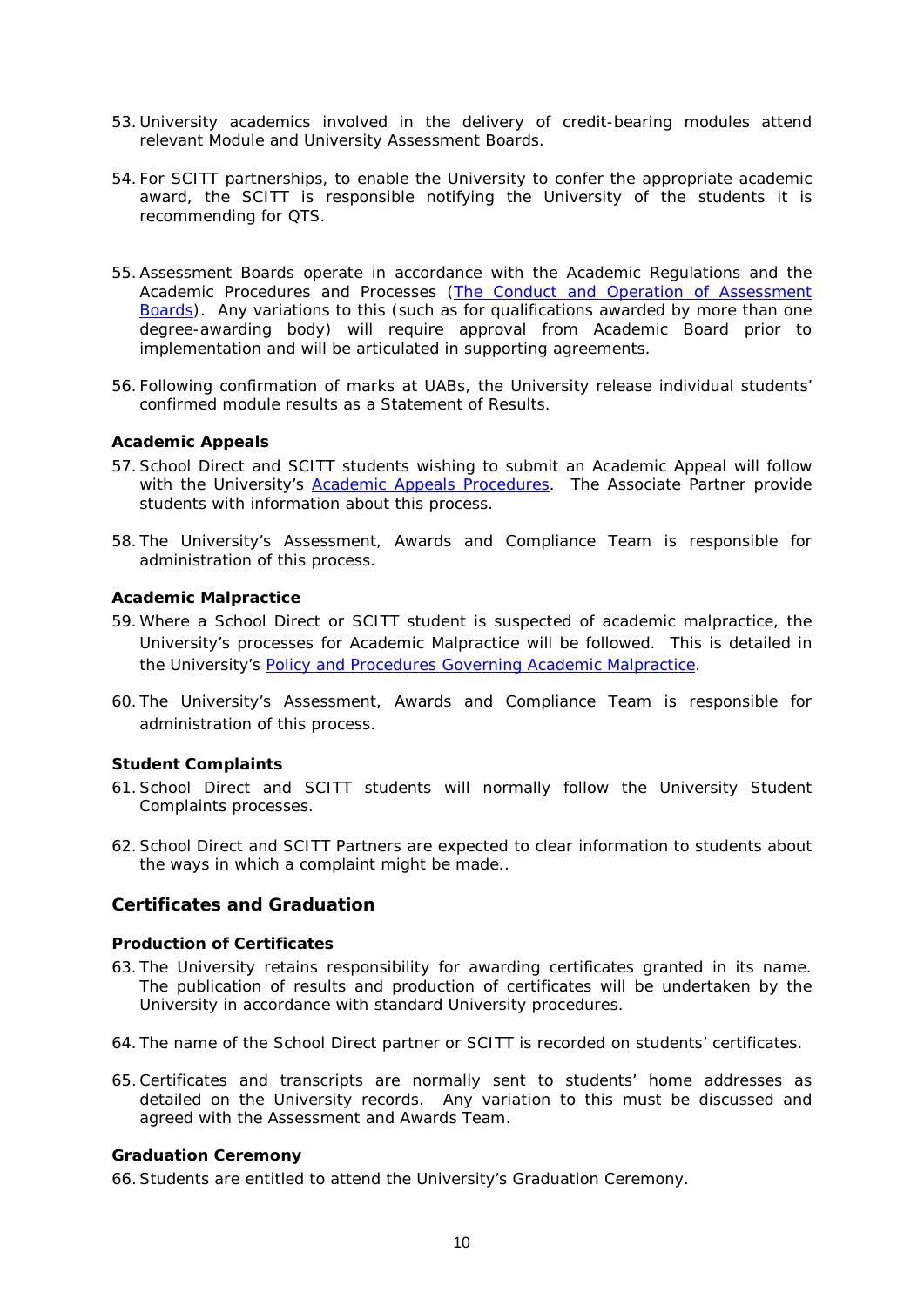67. The University's Ceremonies Team will invite students and relevant Associate Partner staff to the appropriate Graduation Ceremony.

# **Student Support**

## **Personal Tutor**

68.Staff from the School Direct and SCITT partnerships will provide Personal Tutoring arrangements of a nature comparable to the University's [Personal Tutoring Policy](https://unicumbriaac.sharepoint.com/sites/CL/CorporateLibrary/Personal%20Tutoring%20Policy%20(Taught%20Programmes).pdf) and of a manner that reflects the nature of the Associate Partner delivery.

## **Extenuating Circumstances**

- 69.A student wishing to make a claim for Extenuating Circumstances will follow the University's procedures (except where specific Academic Regulations are approved to manage Joint Awards). The claim is considered in accordance with the University's procedures. This is detailed in the University's [Procedures for Extenuating](https://unicumbriaac.sharepoint.com/sites/CL/CorporateLibrary/Academic%20Regulations%20-%20Appendix%203e.pdf)  [Circumstances.](https://unicumbriaac.sharepoint.com/sites/CL/CorporateLibrary/Academic%20Regulations%20-%20Appendix%203e.pdf)
- 70. The University's Assessment, Awards and Compliance Team is responsible for administration of this process.

## **Disabled Students' Allowance (DSA)**

- 71.Students who are 'non-salaried' School Direct are entitled to seek Disabled Students' Allowance (DSA) through the University. Students who are 'salaried' School Direct or who are with a SCITT are not entitled to seek DSA through the University.
- 72. The University's Disability Manager is responsible for DSA administration.

## **Safeguarding and Prevent**

73.As a part of the approval process, the University will assure itself of the appropriateness of the School Direct and SCITT partners' arrangements for managing safeguarding and Prevent.

# **Student Representation and Feedback**

74.Student representation and feedback is sought through the University's standard processes.

# **Annual Monitoring (AM)**

- 75. The regular monitoring, review and enhancement of University provision delivered by Associate Partners follows the University's standard processes through production of an Annual Monitoring report (AM).
- 76. Individual School Direct partners feed into University-produced programme-level Annual Monitoring report.
- 77.SCITT partnerships would be responsible for completion of an Annual Monitoring report.

# **Ofsted**